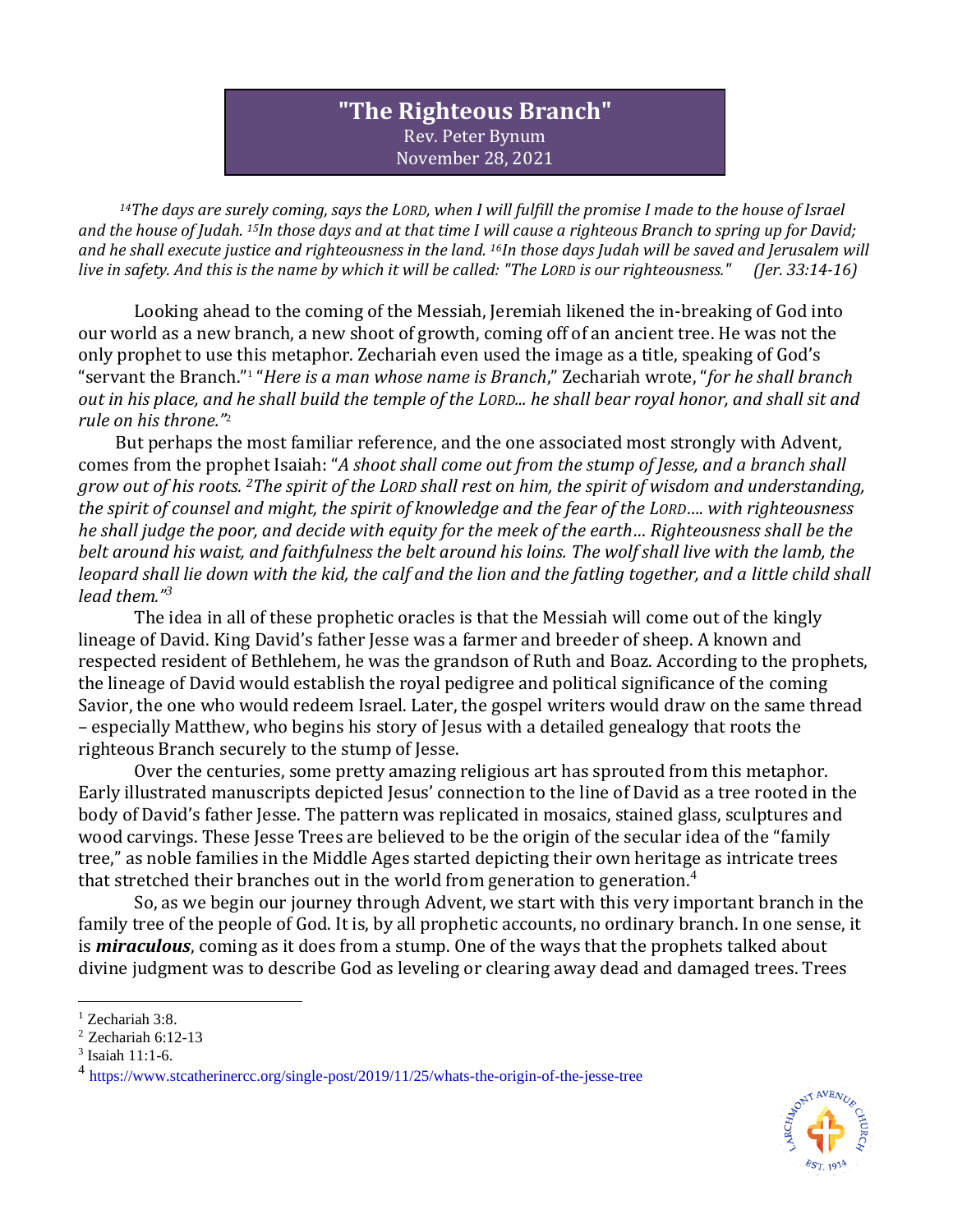that do not bear fruit are cut down and thrown into the fire. In this sense, a stump would be evidence of a painful and difficult history – proof that something in the past had gone terribly wrong. If Jesse was a stump, it would seem that his line had been cutoff, that its run was seemingly at an end.<sup>5</sup> And yet, we are told, through the gracious mercy of God, this tree was destined not only to live, but to thrive.

The other key attribute of this particular branch is that it is a branch of "*righteousness*." The Hebrew noun *tsedhâqâh* indicates this branch is "righteous" in the sense that it is "straight, right, and true" in the same way that an arrow must be straight, right and true. If an arrow is crooked, it will not fly correctly. If it isn't straight and true, it will most likely miss the target.<sup>6</sup> So, this branch that God has promised will be more than just and morally pure; it will also be even, true, properly aligned, and upright. It will not be crooked, or gnarled, or twisted.

The fall after I took the bar exam, a friend of mine from law school and I had some time to kill while we waited for the results. We both like the outdoors, so we planned a week-long backpacking trip along a stretch of the Appalachian Trail in Virginia. We picked a section in the George Washington National Forest, bought a week's worth of food for the trail, and started out on a sunny and pleasant September afternoon. We had glanced at the local weather forecast, and it looked OK. The first night it drizzled a little, and we packed up in a light mist. But as we hiked that second day the rain began to pick up. The second morning on the trail, we set out in a steady rain. By that afternoon, the wind was picking up as well. Although we had planned to go further that day, we thought it wiser to stop for the night in a shelter on the biggest mountain on our hike, a mountain known to locals as "The Priest."

We ended up staying in that shelter for fourteen hours. We knew we were riding out a big storm. What we didn't know at the time is that the storm we were riding out was Hurricane Fran, which had made landfall near Wilmington the day before, moved toward Raleigh, and then taken a turn to the north. As it crossed Virginia, Fran dropped thirteen inches of rain on the Shenandoah Valley, where my friend and I were camped.

Someday, I will tell you the whole story, because it was an adventure. But this morning I just want to talk about what we encountered when the rain subsided and we thought it was safe enough to get going again. The trail that had been dry the day before was now a stream of water tumbling down the back side of The Priest. About a half a mile down, we began to hear what sounded like a train rolling along in the distance. The farther we went, the louder it got, until we realized we were not hearing a train. What we were hearing was the creek that cut across the trail about halfway down the mountain. Under normal conditions, we would have crossed it with two hops from rock to rock. But that day, that would have been suicide. We were looking at twenty feet of raging whitewater. Looking to the left and the right, there were 10 to 20 foot waterfalls as far as we could see in both directions. I briefly considered looking for a downed tree that we could use for a bridge, but that would have been nuts. So, we stopped and got out our map. We saw that if we turned off the trail to the right and went cross country for a few miles, if we kept our heading, we would come to a state road. It was really the only sane option we had.

What we didn't know is that a few hundred yards from the trail our movement would become really difficult, because the way forward was completely covered by a dense thicket of rhododendron. I was pleasantly surprised to find that rhododendron grows up here too, because it is one of my favorite flowering bushes. But they are only beautiful if you are not in them. If you know rhododendron, you know that their branches are wiry and strong and very crooked. They

<sup>5</sup> Todd Weir[, https://bloomingcactus.typepad.com/bloomingcactus/2010/12/isaiah-111-10-the-tree-of-jesse.html](https://bloomingcactus.typepad.com/bloomingcactus/2010/12/isaiah-111-10-the-tree-of-jesse.html)

<sup>6</sup> "Hebrew Thoughts" on Strongs #6663/#6666 (Tsedeqah), http://new.studylight.org/ls/ht/index.cgi?a=554